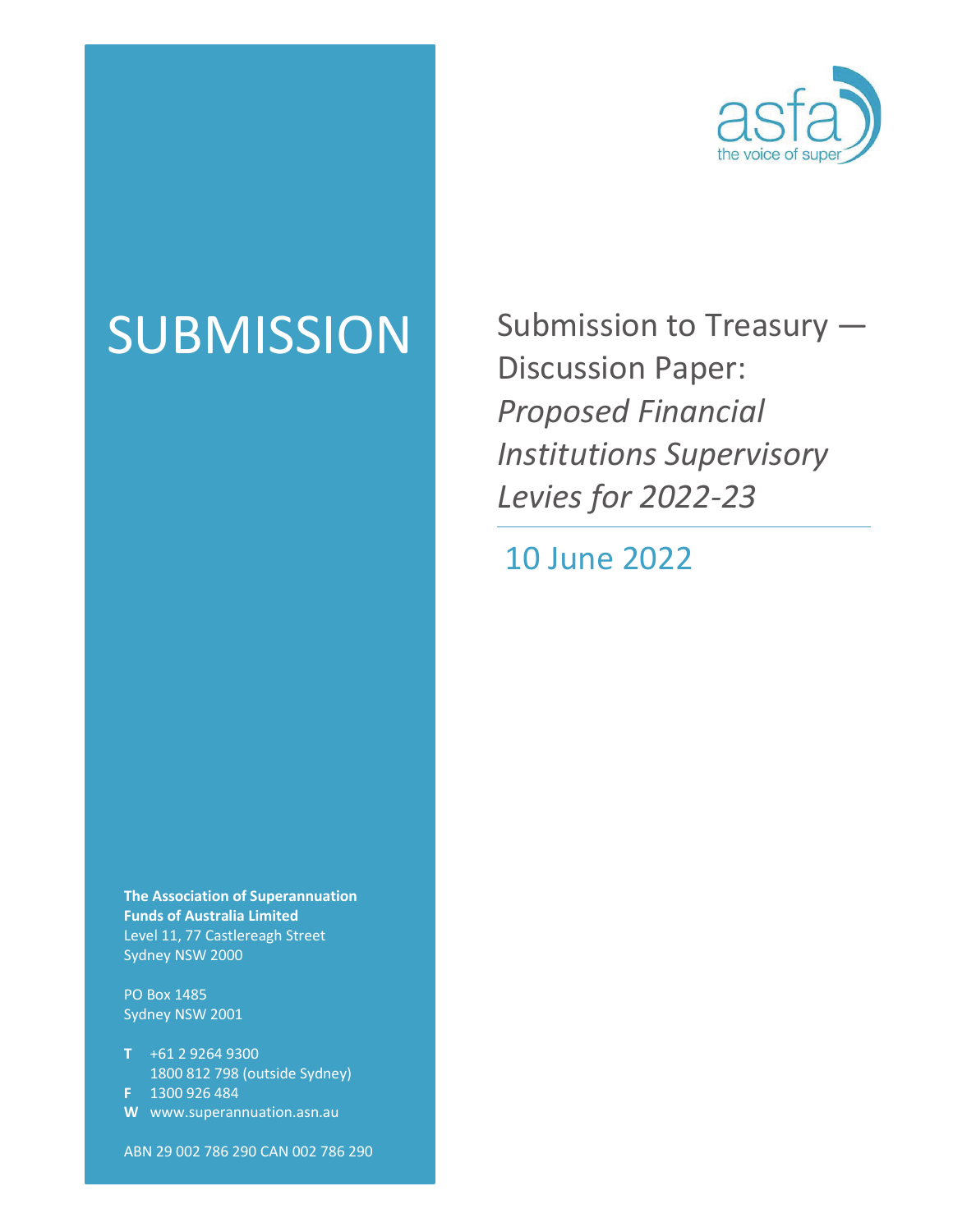File: 2022/07

Director Regulator Oversight and Engagement Unit Financial System Division The Treasury Langton Crescent PARKES ACT 2600

Via email: supervisorylevies@treasury.gov.au

10 June 2022

Dear Sir/Madam

### **Discussion Paper:** *Proposed Financial Institutions Supervisory Levies for 2022-23*

The Association of Superannuation Funds of Australia (ASFA) is pleased to provide this submission in response to the Discussion Paper: *Proposed Financial Institutions Supervisory Levies for 2022-23*.

### **About ASFA**

ASFA is a non-profit, non-partisan national organisation whose mission is to continuously improve the superannuation system, so all Australians can enjoy a comfortable and dignified retirement. We focus on the issues that affect the entire Australian superannuation system and its \$3.4 trillion in retirement savings. Our membership is across all parts of the industry, including corporate, public sector, industry and retail superannuation funds, and associated service providers, representing over 90 per cent of the 17 million Australians with superannuation.

If you have any queries or comments in relation to the content of our submission, please contact Andrew Craston, Director – Economics, on 0401 016 587 or by email (acraston@superannuation.asn.au).

Yours sincerely

Andrew Craston Director – Economics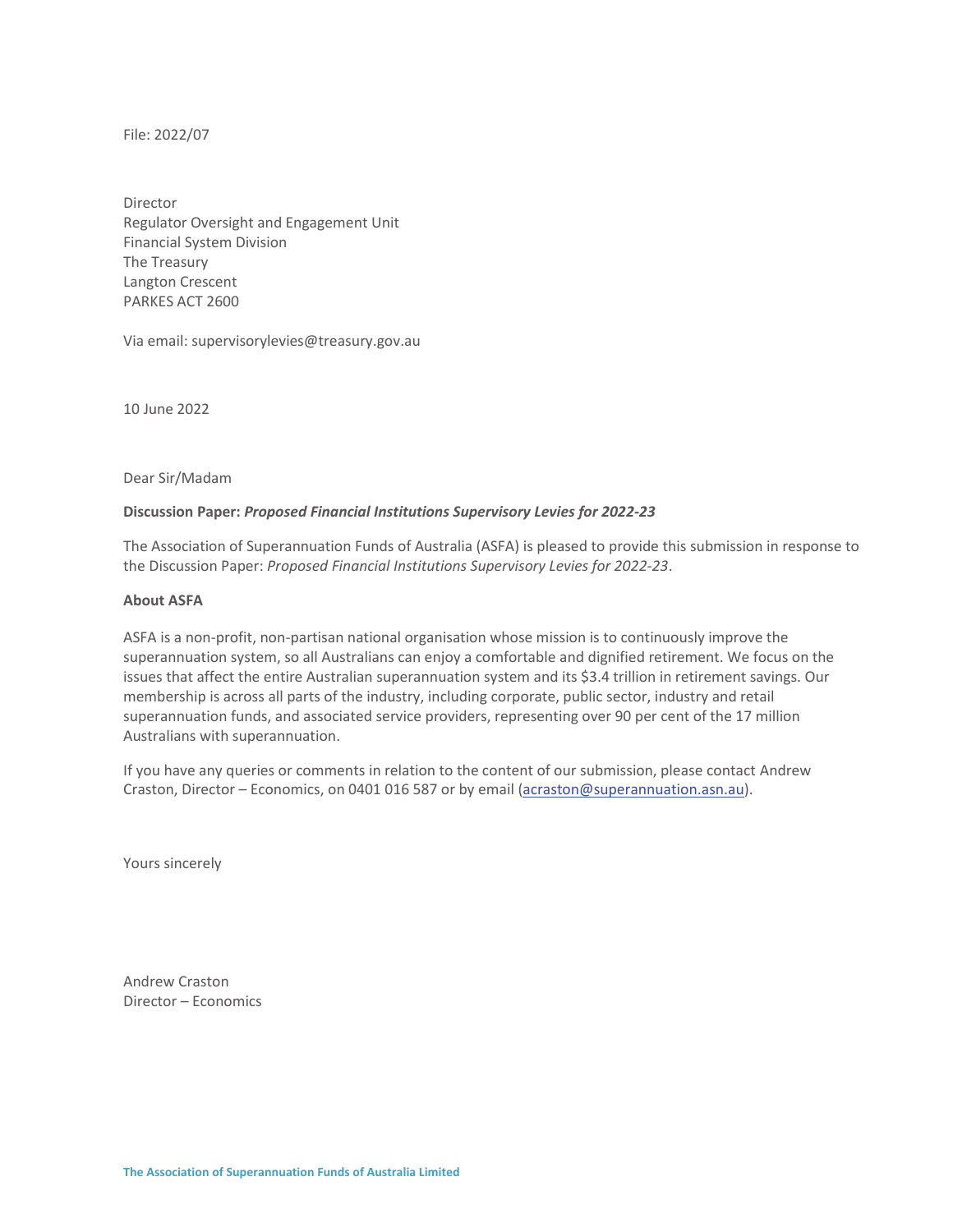## Executive summary

ASFA supports the adequate and appropriate funding of APRA, ASIC and other regulators for the superannuation industry. Further, ASFA considers that all regulated entities should contribute to that funding. That outcome is, in ASFA's view, far more equitable and appropriate than funding regulators solely from consolidated revenue.

That said, where industry does contribute to regulators' funding, it is incumbent upon those regulators to provide genuine transparency and accountability regarding the manner in which they determine their funding requirements and utilise their funding. Genuine transparency and accountability provides industry with greater insight into regulators' activities, and builds confidence within industry that regulators are functioning well.

With respect to the Financial Institutions Supervisory Levies (FISLs), ASFA considers that while the Treasury paper on the proposed FISLs for 2022-23 provides more information compared to previous years, it does not provide sufficient detail for industry to adequately understand how the proposed levies are determined.

With respect to APRA's regulation of the superannuation industry, the FISLs Paper proposes an increase in the relevant levy component from \$57.8 million in 2021-22 to \$61.3 million for 2022-23 – a rise of \$3.5 million, or 6 per cent. As noted in the Paper, much of the increase relates to the 2021-22 Budget measure *Stronger Consumer Outcomes for Members of Superannuation* (\$2.3 million in 2022-23). However, the Paper does not provide sufficient detail regarding the composition of APRA's broader regulatory costs (and associated cost recovery) in respect of the superannuation industry.

For the ATO, the Paper proposes an increase in the relevant levy component (in respect of the superannuation industry) from \$36.8 million in 2021-22 to \$40.5 million for 2022-23 – a rise of \$3.7 million, or 10 per cent. The combined cost of the Superannuation Lost Member Register and the Unclaimed Superannuation Money frameworks declined by \$4.7 million, while the cost of the early Compassionate Release of Super programme rose by \$8.5 million. The Paper does not provide sufficient detail regarding the drivers of these changes.

In addition to FISLs, superannuation funds pay levies to ASIC. For 2022-23, ASFA estimates that combined levies are likely to be in the order of \$150 million. This would represent an increase of around 150 per cent since 2013-14.<sup>1</sup> For superannuation funds, levies are typically funded through administration fees charged to members' accounts. For a representative member (balance of \$50,000), ASFA estimates that the amount payable with respect to combined levies would be around \$6. Given that combined levies have increased by around 150 per cent since 2013-14, the equivalent amount payable for a representative member would have been less than \$3 (in today's dollars) in 2013-14.

The superannuation industry is facing increased scrutiny, including as a result of the *Your Future, Your Super* legislation. In particular, the performance benchmarking of MySuper products (and in time, other products) incorporates administration fees. Any increase in FISLs, or other similar industry levies, ultimately will be borne by members – as higher fees (or indirect costs) than otherwise would be the case. As such, ASFA considers it appropriate that a high level of scrutiny should apply with respect to the costs recovered from industry via the FISLs.

<sup>1</sup> Does not include levies for Super Stream.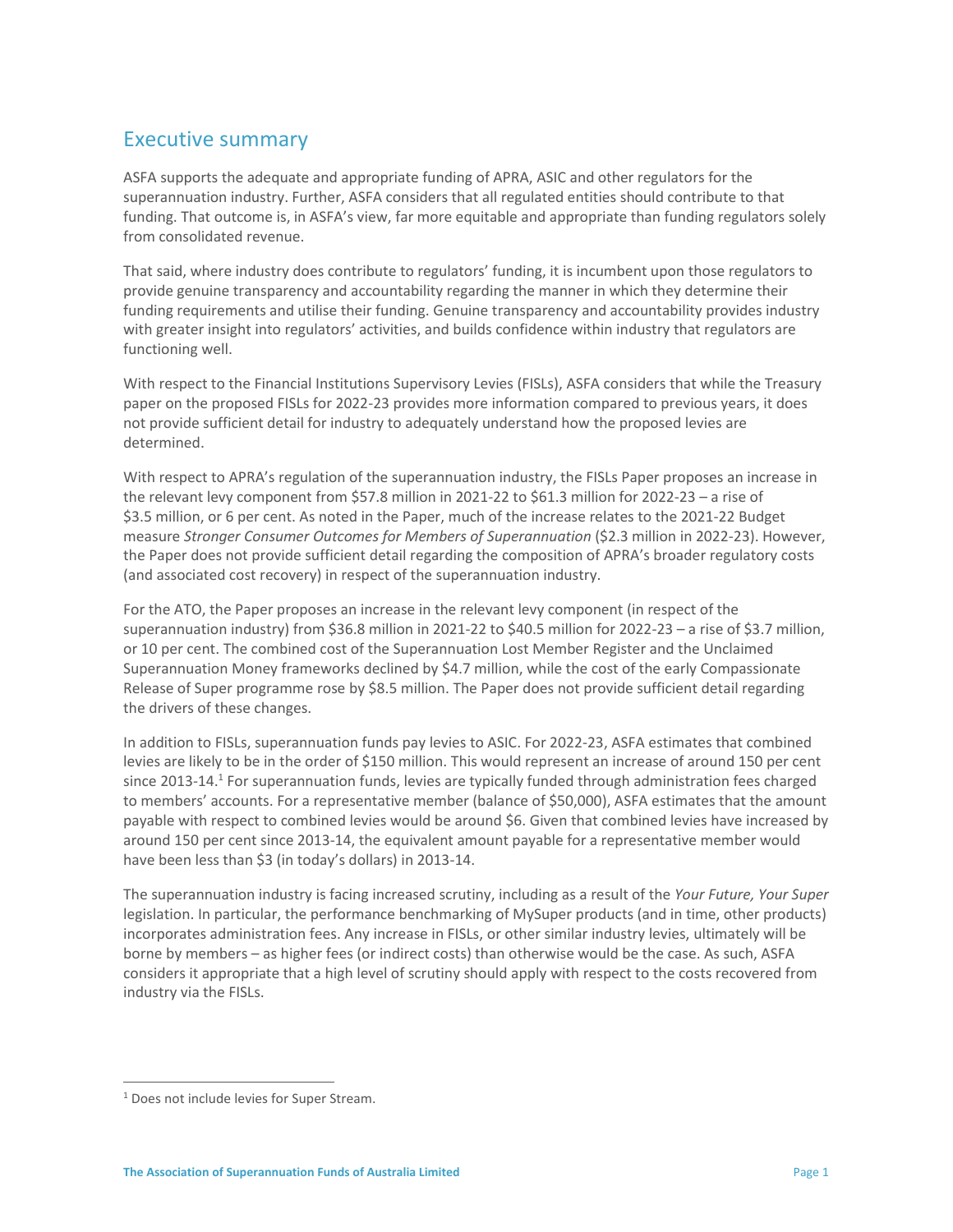# Detailed comments on levy components for the superannuation sector

Each year Treasury publishes a FISLs Paper, which proposes levy amounts for each relevant agency with respect to the regulation of financial institutions including superannuation funds. While the 2022-23 Paper provides more detail compared with previous years, generally speaking there is insufficient information on how the levy amounts for each agency relate to their regulatory activities – as has been the case in prior years' FISLs determinations.

With respect to the superannuation sector, the total proposed FISLs for 2022-23 are \$102.5 million, up from \$95.5 million in 2021-22. This represents an increase of \$7.0 million, or 7 per cent. As has been the case in recent years, the superannuation sector FISLs for 2022-23 largely relate to the estimated (recovered) cost of regulatory activities of APRA and the ATO (Chart 1). Minor components of the FISLs relate to ASIC, the Gateway Network Governance Body and Treasury (the latter two components are in the *other* component in Chart 1).



### **Chart 1: Superannuation sector levies: FISLs and ASIC Industry Funding Model**

Source: APRA, Treasury and ASFA calculations.

With respect to ASIC, the recovery of costs from the regulation of the superannuation sector has shifted gradually over time from FISLs to levies paid under the ASIC Industry Funding Model (ASIC IFM). For 2022-23 the estimated FISL component for ASIC totals \$0.1 million. This is in relation to the wind-up of the Superannuation Complaints Tribunal. It is expected that no ASIC costs will be recovered through the FISLs from 2023-24.

Separately, ASIC has yet to publish its levy estimates (under the ASIC IFM) for 2022-23, however provisional data suggest a figure in the order of \$45 million.

- For 2021-22, ASIC's IFM levies associated with the direct regulation of superannuation trustees are estimated at \$37.9 million, up from \$26.9 million in 2020-21 – an increase of 40 per cent.
- Additional IFM levies on superannuation funds include those related to the provision of advice, and the provision of life insurance products. Overall, total IFM levies with respect to superannuation trustees for 2021-22 are likely to be around \$40 million.
- x With respect to 2022-23, there were no major announcements in either the 2021-22 or 2022-23 Budgets for ASIC's regulatory activities in respect of the superannuation sector. However, given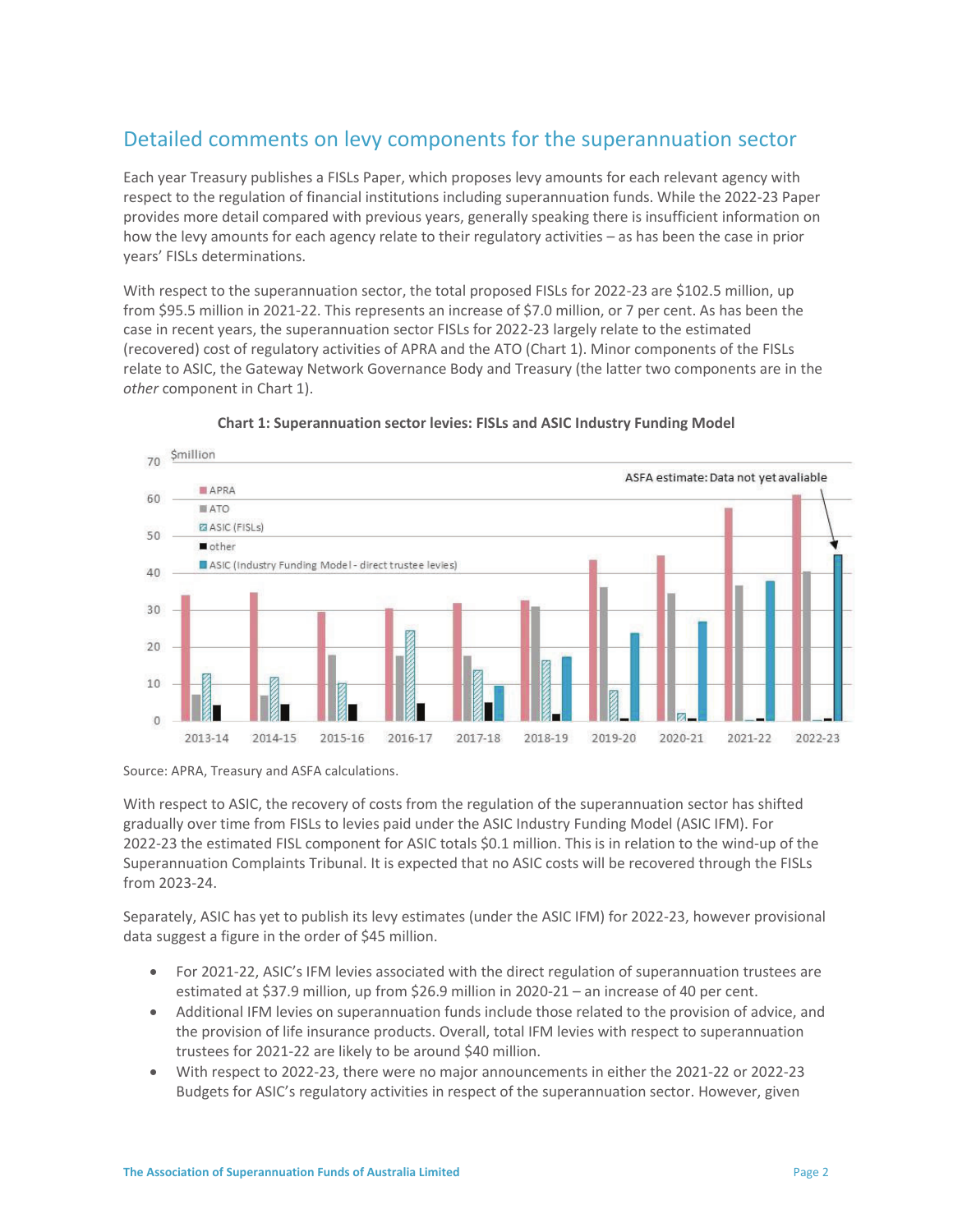recent increases, total IFM levies with respect to superannuation trustees for 2022-23 may be in the order of \$45 million.

Thus, for superannuation funds, the combination of FISLs and ASIC levies (under the IFM) are likely to be in the order of \$150 million for 2022-23. This would represent an increase of around 150 per cent on the combined levies for 2013-14.<sup>2</sup>

For superannuation funds, levies are typically funded through administration fees charged to members' accounts. For the APRA-regulated superannuation industry, the latest annual data show that total administration fees were around \$4.0 billion for 2020-21, or around 0.2 per cent of total assets (as of June 2020).<sup>3</sup> Based on this figure, the total levy amount payable by industry in 2022-23 would represent around 4 per cent of total administration fees.

An estimated impact on MySuper members can be calculated (assuming that the cost of levies for funds are distributed on a pro-rata basis, according to assets, across superannuation fund members). For all MySuper products, the average administration fee (weighted by total assets) is around \$150 per annum for a representative member (with a balance of \$50,000).<sup>4</sup> For the representative member, the amount payable with respect to the combined levies is around \$6. Given that combined levies have increased by around 150 per cent since 2013-14, the equivalent amount payable for a representative member would have been under \$3 (in today's dollars) in 2013-14.

The superannuation industry is facing increased scrutiny, including as a result of the *Your Future, Your Super* legislation. In particular, the performance benchmarking of MySuper products (and in time, other products) incorporates administration fees. Any increase in FISLs, or other similar industry levies, ultimately will be borne by members – as higher fees (or indirect costs) than otherwise would be the case. As such, ASFA considers it appropriate that a high level of scrutiny should apply with respect to the costs recovered from industry via the FISLs.

### **APRA levy component**

For the cost recovery of APRA's regulation of the superannuation industry, the FISLs Paper does not provide sufficient detail.

The proposed APRA component for the superannuation sector for 2022-23 is \$61.3 million, up from \$57.8 million in 2021-22. This is an increase of \$3.5 million, or 6 per cent. Compared to 2018-19, the APRA component for the superannuation sector is now \$28.6 million higher (or 87 per cent higher).

Much of the proposed increase for 2022-23 relates to the 2021-22 Budget measure *Stronger Consumer Outcomes for Members of Superannuation*, which provides APRA with \$2.3 million in 2022-23 (as well as ongoing annual funding), "to supervise and enforce increased transparency and accountability measures as part of the Government's Your Future, Your Super reforms".<sup>5</sup> The Budget measure includes an increase in the FISLs to recover fully APRA's costs.

<sup>&</sup>lt;sup>2</sup> Does not include levies for Super Stream.

<sup>&</sup>lt;sup>3</sup> As at end of June 2020, total assets of the APRA-regulated sector were \$1.93 trillion. As at March 2022, total assets of the APRA-regulated sector were \$2.34 trillion.

<sup>&</sup>lt;sup>4</sup> Based on *APRA MySuper Product Heatmap.*<br><sup>5</sup> The Commonwealth of Australia, *Budget* 20

The Commonwealth of Australia, *Budget 2021-22: Budget Paper 2*, p. 192.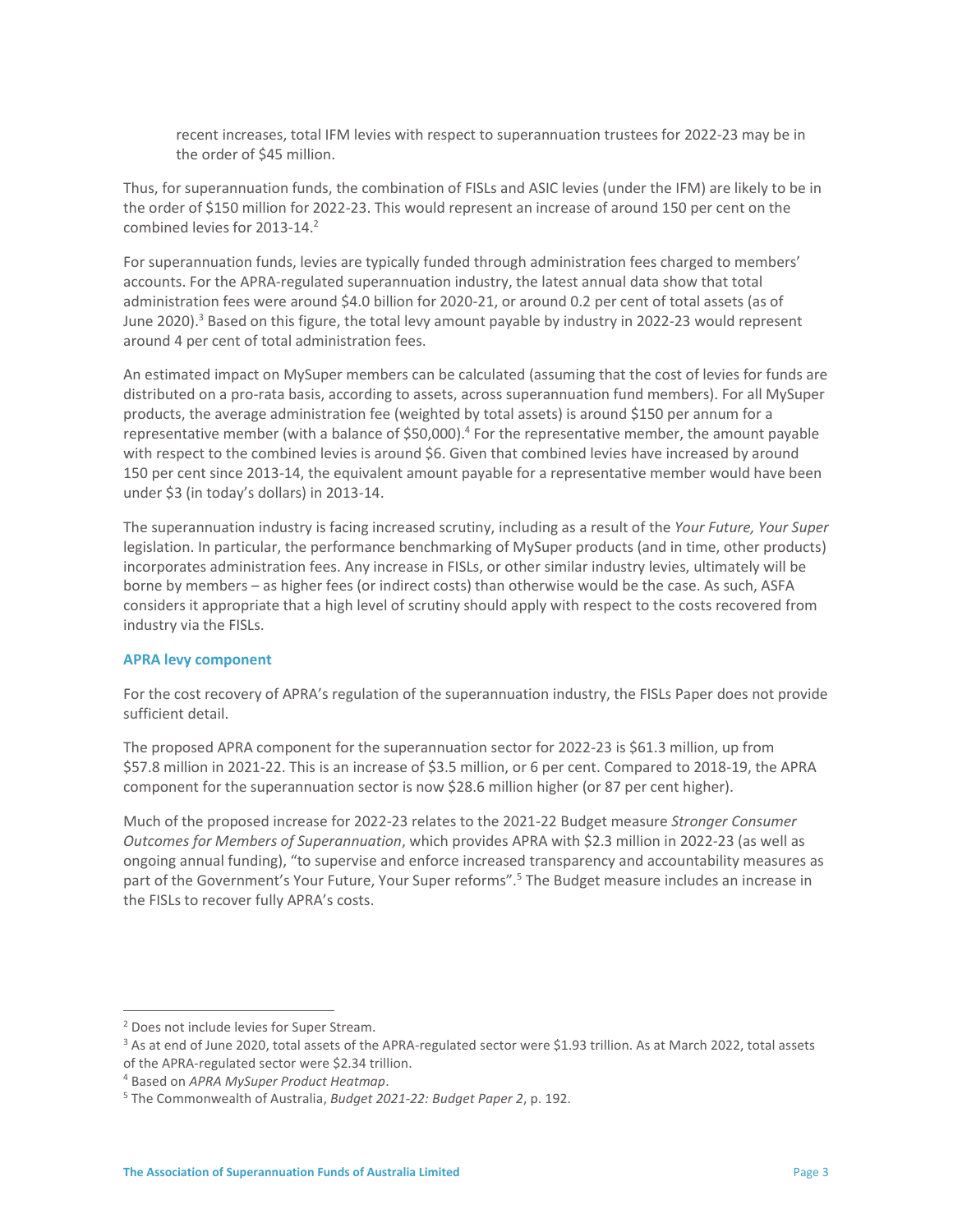Beyond this, while the Paper provides more information about APRA's high-level regulatory activities compared with previous years, it does not provide sufficient detail for industry to adequately understand how levies are determined.

For example, for the previous financial year (2021-22), the APRA component for the superannuation sector increased by \$13 million – with only \$1.9 million of that increase attributable to the *Stronger Consumer Outcomes for Members of Superannuation* measure. There is not sufficient information in the 2021-22 FISLs and 2022-23 FISLs Papers for industry to determine whether the additional increase in funding for 2021-22 (that is, \$11.1 million) was justified (in whole or in part), or whether it would have been more appropriate for APRA to reprioritise other activities.

ASFA considers that future years' FISLs Papers should provide a more detailed disaggregation of APRA's regulatory activities in respect of the superannuation sector, and the corresponding levy amounts.

### **ATO levy component**

As has been the case in previous years, the FISLs Paper proposes full recovery of costs related to the Superannuation Lost Member Register (LMR), and the Unclaimed Superannuation Money (USM) frameworks, as well as the early Compassionate Release of Super (CRS) programme.

For 2022-23, \$11.3 million will be recovered in relation to the LMR and USM frameworks, and the upkeep and enhancement of the required administrative systems. This is lower than for 2021-22 (\$16.0 million).

ASFA supports enhanced ATO strategies and processes to reunite individuals with lost and unclaimed superannuation. However, ASFA considers that industry should be provided with more detailed information to help industry understand the nature of the expenditure. Comparing previous year's FISLs, the ATO's stated costs in respect of the LMR and USM frameworks have declined over recent years – from \$25.7 million in 2018-19 to \$11.3 million for 2022-23. It is likely that this relates to the falling number of lost and unclaimed superannuation accounts over time – however details in this regard are not provided.

Regardless of the drivers of the decrease in funding, ASFA considers the ATO should assess the effectiveness of its programmes to reunite individuals with lost and unclaimed superannuation when the required data are available, and publish that assessment. In addition, the ATO should make available data on the inward and outward flows of lost/unclaimed monies (in addition to data on the stock of lost/unclaimed monies that the ATO publishes currently). The ATO should also provide data on a biannual basis, rather than annual (as is the case currently).

With respect to the CRS programme, the ATO assumed responsibility for administering the programme during 2018. The cost of administering the CRS programme has increased markedly over recent years. The FISLs Paper states that the estimated cost of administering the CRS programme is \$29.2 million for 2022-23. For previous years, the (recoverable) cost of the programme was \$5.3 million in 2018-19, \$12.9 million in 2019-20, \$15.3 million in 2020-21 and \$20.7 million in 2021-22.

The FISLs Paper does not provide any information on the drivers of the increase in costs – which likely reflects an increase in the number of CRS applications. The FISLs Paper for 2021-22 stated that the cost of administering the *COVID-19 Early Release of Super* measure was not included in levy amounts.

ASFA considers that industry should be provided with more detailed information to help industry understand the nature of the ATO's expenditure.